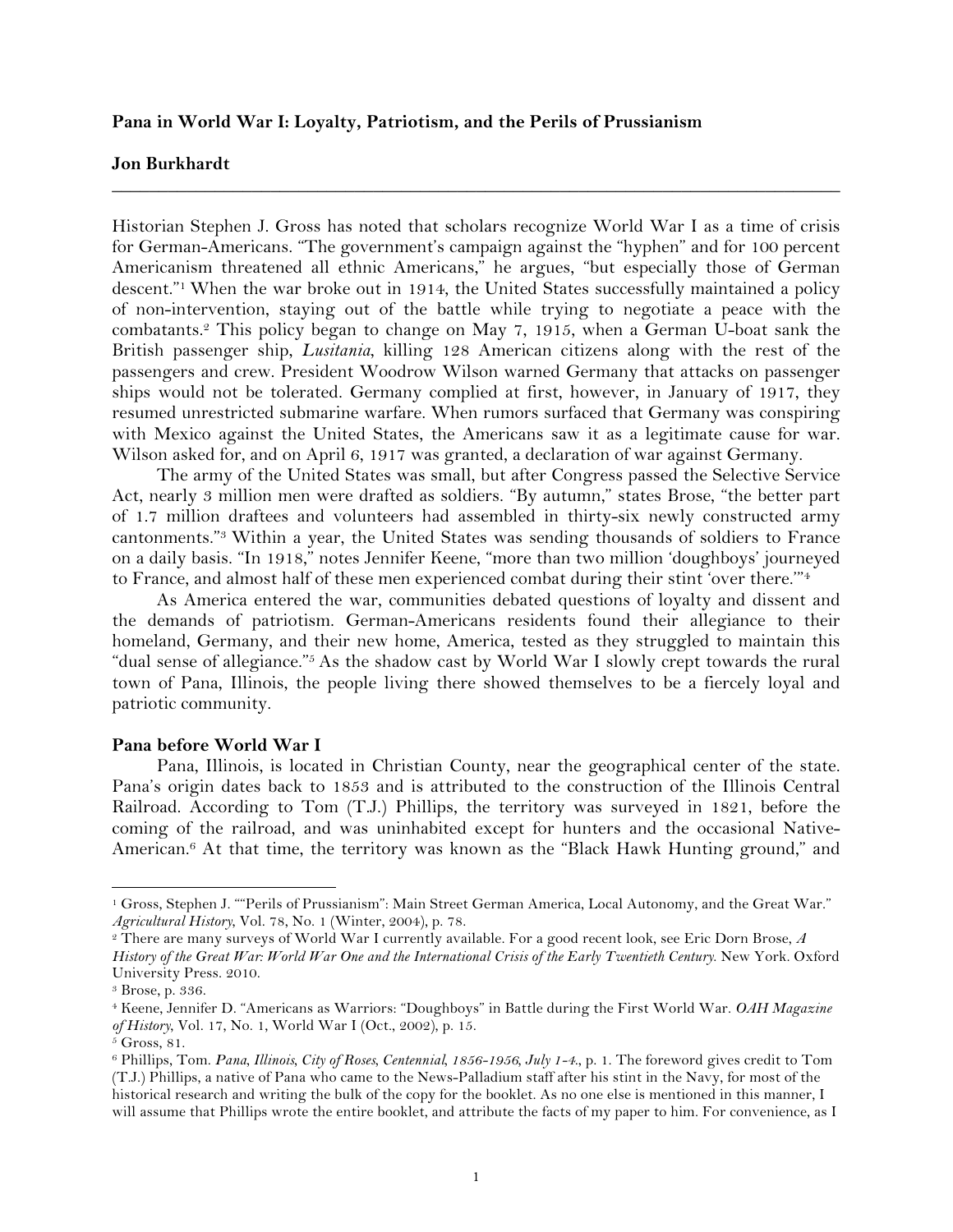was a part of Shelby County until Christian County was organized in 1839. In 1853 the township was surveyed and platted, along with the Illinois Central Railroad. The city was laid out at the intersection of the Indianapolis & St. Louis Railroad and the Illinois Central tracks.7 Finally, on September 2, 1856, the name of the township was officially changed to Pana.<sup>8</sup> Once the railroads were completed and the town was laid out, a steady stream of immigrants flowed into the area.

As the new century dawned, the wheels of progress rolled through Pana, and many improvements were made to the city. Pana's telephone exchange began operation around the year 1900, with Warren Pennwell as one of the original incorporators.9 On July 9, 1900, an ordinance providing for the building of sidewalks was passed by the City Council.<sup>10</sup> On May 12, 1902, the City Council authorized a volunteer fire department. Pana's sewer system was started in 1908 with the laying of the Locust street pipe.<sup>11</sup> On July 15, 1908, Capt. and Mrs. John W. Kitchell donated a 40 acre plot of land to the city, the resulting Kitchell Park being added to Pana. The Deaconess Hospital, Pana's first "refuge for the sick," opened to the public that same year on West Orange Street.12 In 1910, through the efforts of Congressman Ben F. Caldwell and Ex-Congressman James M. Graham, along with a group of interested citizens, construction of a new post office began. The building was finished and opened to the public on September 14, 1912, with W. H. Alexander as postmaster. CIPS began to furnish electric light and power for the city in 1912, and later, in 1917, gas.13 Pana's Carnegie-Schuyler Library was completed in late 1912 and opened in January of 1913. On May 12, 1913, construction began on a new, modern hospital. Huber Memorial Hospital opened the following year.14 Also in 1914, Pana was known as "one of the most beautiful and enterprising cities in Central Illinois," this according to a "publication of the times."15

# **Pana during World War I**

The shadow cast by World War I slowly crept towards Pana, ultimately reaching it in April 1917, Pana showed itself to be a fiercely loyal, patriotic community. As the war effort brought the town together to support their "boys" through various fund-raising drives and volunteer relief efforts, the extreme patriotism shown by some threatened the peace of others.

!!!!!!!!!!!!!!!!!!!!!!!!!!!!!!!!!!!!!!!!!!!!!!!!!!!!!!!!!!!!!!!!!!!!!!!!!!!!!!!!!!!!!!!!!!!!!!!!!!!!!!!!!!!!!!!!!!!!!!!!!!!!!!!!!!!!!!!!!!!!!!!!!!!!!!!!!!!!!!!!!!!!!!!!!!!!!!!!!!!!!!!!!!!!!!!!!!!

<sup>15</sup> Ibid, 13.

used Phillip's early history of Pana exclusively in my background research on Pana, I will make notes sparingly, and use them only to steer the reader to the correct page in Phillip's work. All facts should be assumed to have come from Phillips unless otherwise noted.

<sup>7</sup> Ibid, 5. The plat was recorded in January of 1855 and was executed by C. A. Manners, surveyor, for David Neal, then president of the Illinois Central.

<sup>8</sup> Ibid.

<sup>9</sup> Ibid, 22. The above information was obtained from the records of the Illinois Consolidated Telephone Co. presently serving Pana. However, in an unofficial history of the city written by a retired local journalist the following was reported: "The first telephone exchange installed in Pana was about 1895, when Dr. J. H. Miller and Robert Johns formed a company, obtained a city franchise and established a system for the city. Previously a private phone line was maintained from the office of the Pana Coal Company to the Union Station and to the North Mine of the company." In the year 1915 Pana served less than 900 phones.

<sup>10</sup> Ibid, 13. Up to this time in the business district had been constructed of wood and slightly elevated. Paving of the city streets began prior to 1907.

<sup>11</sup> Ibid, 17. Pana's sewer system continued to be built at intervals beginning from one year later, 1909, when the southwest portion was laid; to 1912, the Kitchell addition; and 1913, Kitchell avenue.

<sup>&</sup>lt;sup>12</sup> Ibid, 47. The hospital was established by the churches of Pana and social clubs.

<sup>13</sup> Ibid, 52. The original CIPS office was located on the site of the present sub-station on Oak street.

<sup>14</sup> Ibid, 47. Named after Dr. Jacob Huber, a physician who practiced in the city of Pana for a period of 50 years, also during that time serving as a surgeon in the Civil War. Upon his death Dr. Huber's will provided \$20,000 for the construction of a modern hospital for the city of Pana.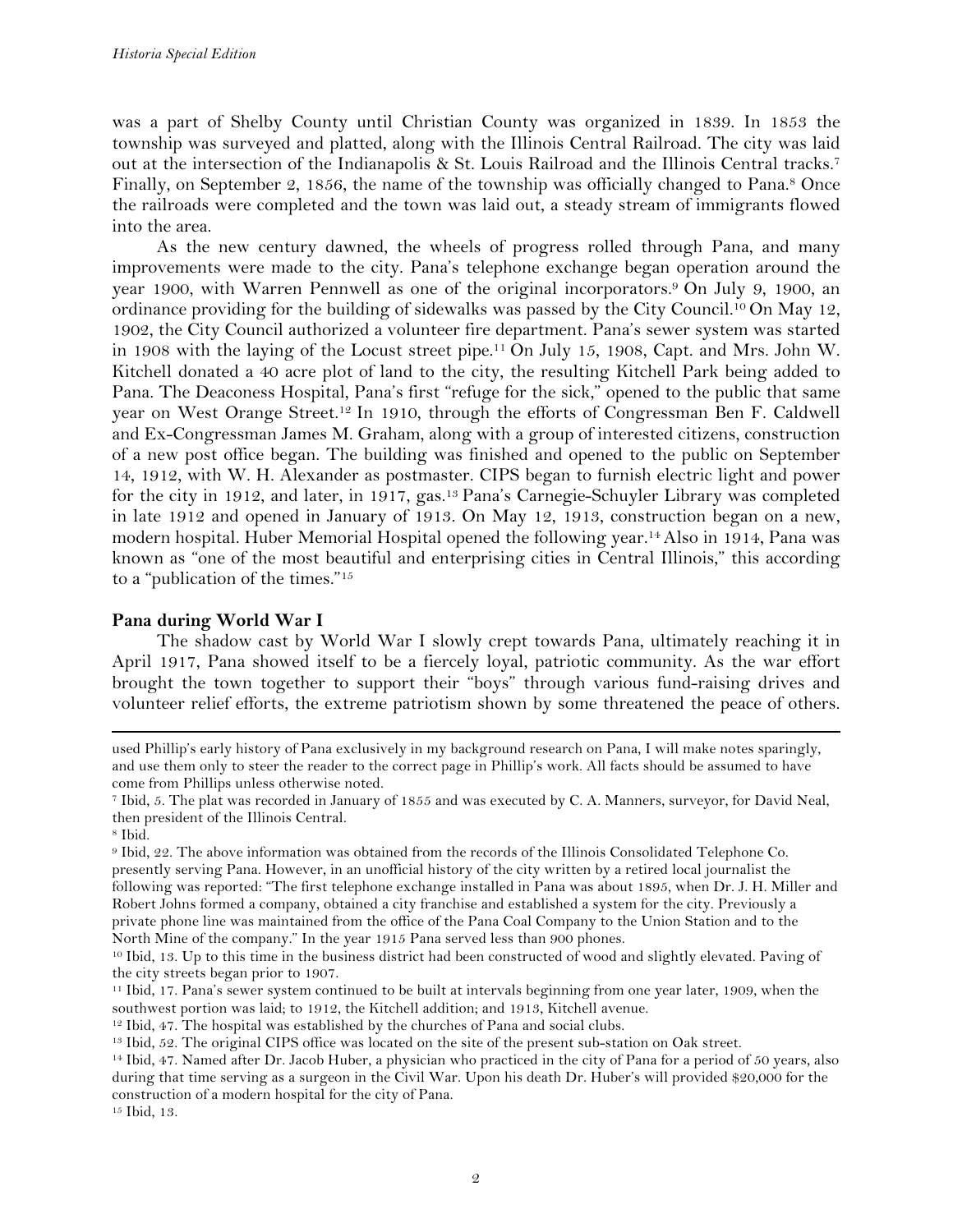With anti-German propaganda seeping into all aspects of American life, Pana's large German immigrant population soon found themselves under increasing suspicion. Often their loyalty was called into question and tested, sometimes violently. Indeed, "our efficiency in the first year of war has been impaired," one anti-German writer argued, "by…a romantic humanitarianism."<sup>16</sup> The author of this article believed that our "ginger tenderness" in dealing with alien spies and domestic traitors was leading us down a dangerous path. He railed against the fact that, long after the declaration of war, "enemy aliens were as free to go and come, to see and to hear, as were our own most loyal citizens. Even after the adult males of the tribe were subjected to some slight degree of surveillance and restraint, "the female of the species" remained as free as ever."17

That the majority of Pana's German-American citizens proclaimed their allegiance to the United States is not surprising considering the history of the area. As more and more Germans began to settle in the area, a missionary from Germany was sent to Pana. Rev. Matthias Galster organized the first German Evangelical congregation just northeast of Pana in 1865. Soon after, the German Evangelical Lutheran congregation established itself within the city limits.<sup>18</sup> In 1915, the church was renovated and the congregation celebrated its  $50<sup>th</sup>$  anniversary in Pana on November 14.19 With America entering the war a little over two years later, in 1917, the German-American citizens of Pana, celebrating their new life in their new home, found themselves looked at with intense suspicion. "Ultimately," as Gross points out, despite 50 years of peaceful, happy life in the community, "the maintenance of alternative customs and institutions could be used . . . to expose residents to outside scrutiny."20

On April 1, 1918, the following article appeared in the *Pana Daily Palladium*, the town's main newspaper service:

# GERMAN ALIENS MUST NOT MOVE

United States Marshal Vincent Y. Dallman, has notified Pana police that changes of residence by German aliens from one judicial district to another or from one place to another in the same judicial district makes them subject to arrest and internment during the war unless they first secure permission from Federal authorities to make the change.

"A German alien enemy who desires to change his place of residence to a place of residence within another registration district must first obtain a permit. He must present himself to the registration officer of the district in which he then resides and make application for the permit on a form, supplied by the registration officer, and his registration card to the registration officer for the purpose of having the permit of change of residence, if granted, indorsed on the registration card.

"A change of residence in violation of the regulation subjects an alien enemy among other penalties to arrest and detention for the duration of the war."

The article concludes with this note: *"As there were many German aliens registered in this territory, the* warning issued is of particular interest."<sup>21</sup>

<sup>16</sup> *Anonymous*. "Victory: Peace: Justice: Our First Year in the Great War." *The North American Review*, Vol. 207, No. 749 (Apr., 1918), p. 485.

<sup>17</sup> Ibid.

<sup>18</sup> Phillips, 27.

<sup>19</sup> Ibid, 29.

<sup>20</sup> Gross, 89.

<sup>21</sup> *Pana (Illinois) Daily Palladium,* April 1, 1918.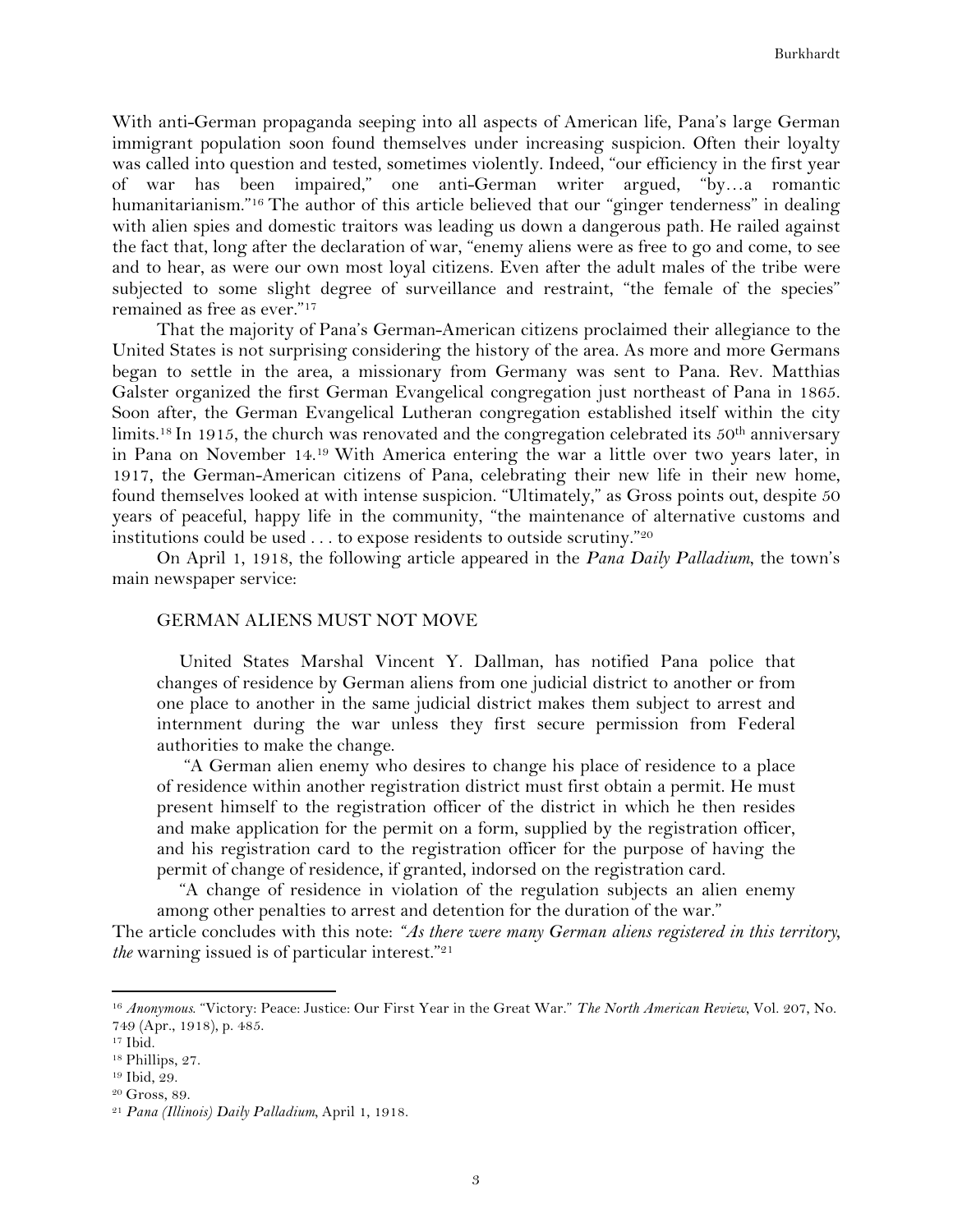After nearly a year of war, the German-Americans in the city of Pana were now forbidden to move freely.

Over the next several months, anti-German sentiment was expressed in a variety of ways throughout the community of Pana. The German-American citizens found their allegiance called into question, sometimes by members of their own families. They were subjected to being spied on. They were told to get out of the country, watched their language be eliminated from the schools, and saw their religion mocked. Finally, the German-American women were subjected to the same scrutiny as the men. The following newspaper articles highlight these stories:

# ASK LEGISLATION AGAINST SPIES

More drastic legislation dealing with German spies was demanded this afternoon by Governors or their representatives of nearly every state in the union at a conference with members of the Council of National Defense.

It was of the general opinion vigorously expressed by all of the speakers that the government has been too lenient in dealing with the army of German spies believed to have invaded the United States and with "persons giving aid and comfort to the enemy."22

## GERMAN ALIENS IN ILLIOIS

There are a total of 2,103 German alien enemies in the southern Federal district of Illinois, according to a report compiled by United States Marshal Vincent Y. Dallman.23

## 'SEND KAISER'S SUBJECTS BACK'

Robert A. Smith, the Pana manufacturing pharmacist, is anxious that Uncle Sam deport every German of Germans [sic] birth back to the land from whence he came.

Smith is up in arms about the recent Collinsville lynching of Robert T. Praege and claims that it was due to the failure of the United States Government to properly prosecute or interne or deport the Kaiser's subjects in this country.

The article quotes Smith as saying:

Shut off these Kaiserites so that they cannot boost for the Kaiser –the brute that is doing his damndest to cut our throats, and the Collinsville affair will not be repeated.

"Send them back to Germany. This is our country. Traitors beware!"24

<sup>22</sup> *Pana (Illinois) Daily Palladium,* April 4, 1918. 23 *Pana (Illinois) Daily Palladium,* April 5, 1918. Pana is listed as having 16 German alien enemies in its population at this time.

<sup>24</sup> *Pana (Illinois) Daily Palladium,* April 8, 1918.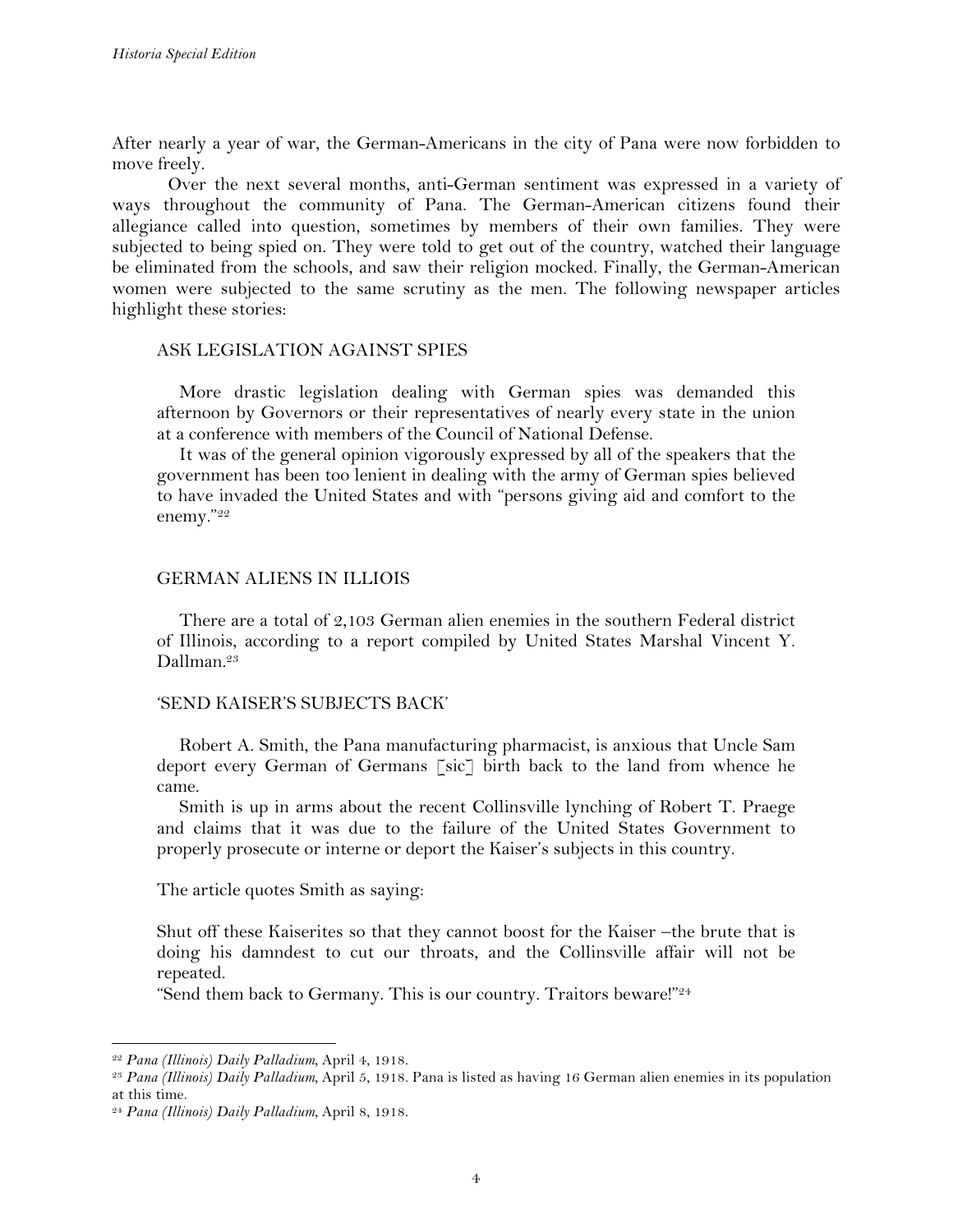#### MAY TEACH FRENCH HERE

This year may be the last year that German will be taught in the Pana Township High School, according to a member of the school board. It is thought that next year French may be substituted in place of the "schonste langgevitch."

Action is being taken by many school boards throughout the state in eliminating German from the schools. At present there are about thirty-five students in the Pana Township High School studying German. German has been taught in the local high school for the past five years.<sup>25</sup>

#### ZUM TEUFEL MIT DEUTSCH

As a study in the Pana Township High School, German has ended. That is the decision that the Pana Township High School Board has reached. The action is in common with measures taken by school boards throughout the country.26

# SAYS HUSBAND IS PRO-GERMAN

Because he is unpatriotic and made pro-German statements and would not allow her to buy a Liberty Bond, Mrs. Florence Wiegle of this city has filed suit in the city court for a divorce from her husband, Emil Wiegle.

"During the present war," her bill reads, "he has made numerous unpatriotic statements concerning the government of the United States and in favor of its enemies; that he refused to buy Liberty Bonds, and when she urged him to do so, he struck and beat her and used vile and approbrious epithets, both as to herself and the government of the United States."

Wiegle is an Austrian by birth and is a miner at Springside. Mr. and Mrs. Wielge were married February 13, 1911.<sup>27</sup>

## ALIEN ENEMY FEMALES REGISTER JUNE 17-26

All German alien enemy females, fourteen years old or older, must register between 6 a.m., June 17<sup>th</sup> and 8 p.m. June 26<sup>th</sup>, Sunday excepted.

All alien enemy females in Pana must register with the Chief of Police on the above dates. Those residing outside of the co-operate limits of the city of Pana Must register with the Postmaster in this city.

Persons eligible to this registration should be sufficiently forewarned, for failure on your part to register is punishable by severe penalties including interment for the duration of the war. Austrian females do Not have to register.<sup>28</sup>

Poems and songs like this one appeared regularly:

<sup>25</sup> Ibid.

<sup>26</sup> *Pana (Illinois) Daily Palladium,* May 6, 1918.

<sup>27</sup> *Pana (Illinois) Daily Palladium,* May 21, 1918.

<sup>28</sup> *Pana (Illinois) Daily Palladium,* June 12, 1918. This notice was first made on April 28, and again on June 10, prior to this article.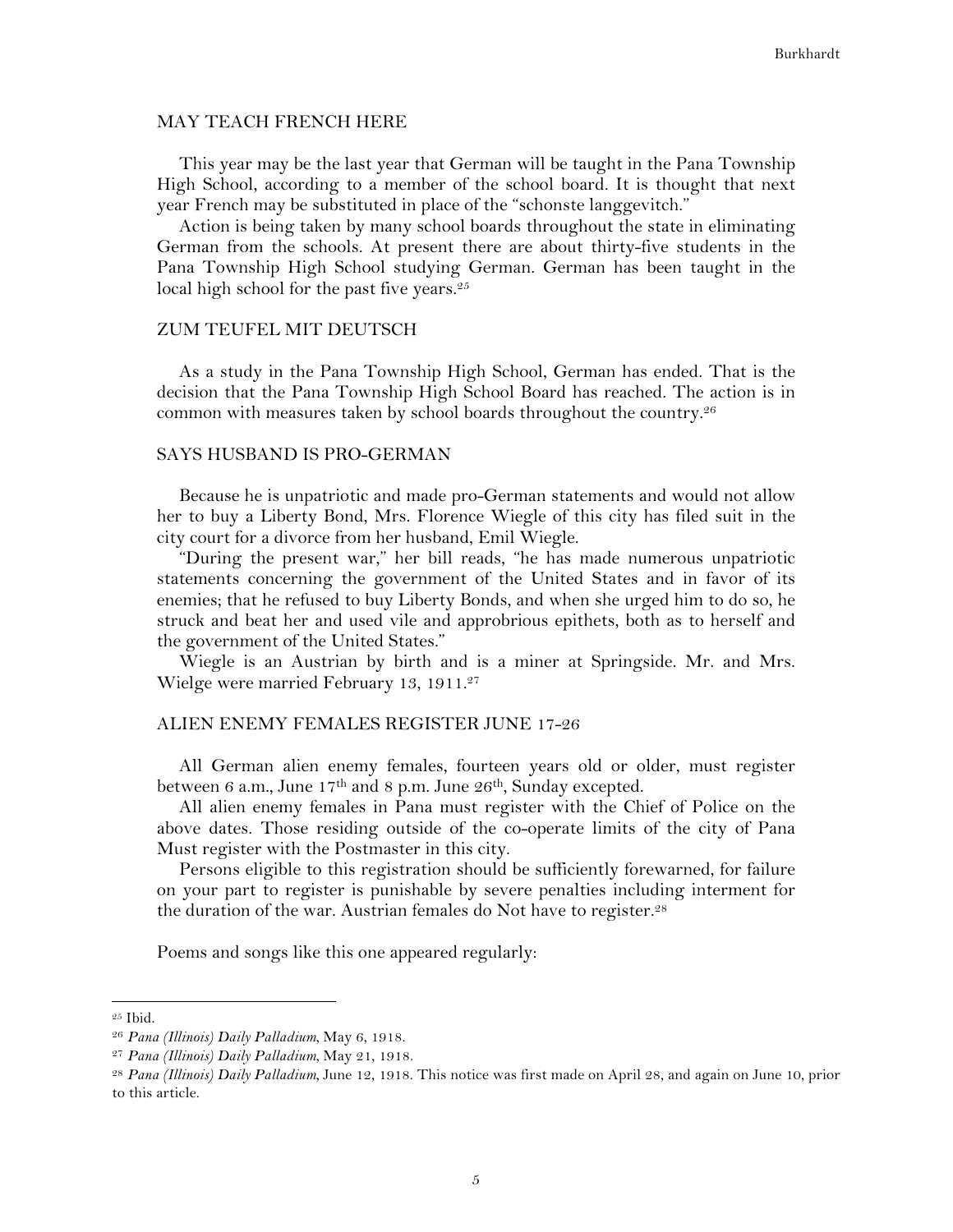# GOD AND GOTT By Wilbur D. Nesbit

Who soothes the sighs of sorrow And heals the hurts of pain? Who gives us for the morrow The songs we sing again? Who taught us love for others? Who guards us as we roam? Who links our hands as brothers And sanctifies the home?

Who girds our souls with sureness That we may cast out fear? Who blesses woman's pureness And bids us hold it dear? Oh, whispered in our praying From cradle to the sod Our name our faith displaying The hallowed name of God!

Who teaches torture's terror And laughs at lies and loot? Who holds no faith is fairer Than one to shame a brute? To whom are women shrieking And sobs of children maimed As sweet as some one speaking Of those both loved and tamed?

Who spurns the ill and lowly That falter at his gate? Who holds supremely holy The hoarsest curse of hate? Oh, bestial, hellish being On God's great name a blot! Unthinking and unseeing The Prussians call it Gott!<sup>29</sup>

In an article that called for all Americans to fight against German Propaganda, German-Americans were presented with this profile of themselves:

The German, generally speaking, is a sort of cut-and-dried fellow. He is a man of precedents, and not big on taking the initiative. He is a most thorough developer of somebody else's ideas; but, save for subterfuges, excuses, "diplomatic" trickery, and

<sup>29</sup> *Pana (Illinois) Daily Palladium,* June 24, 1918.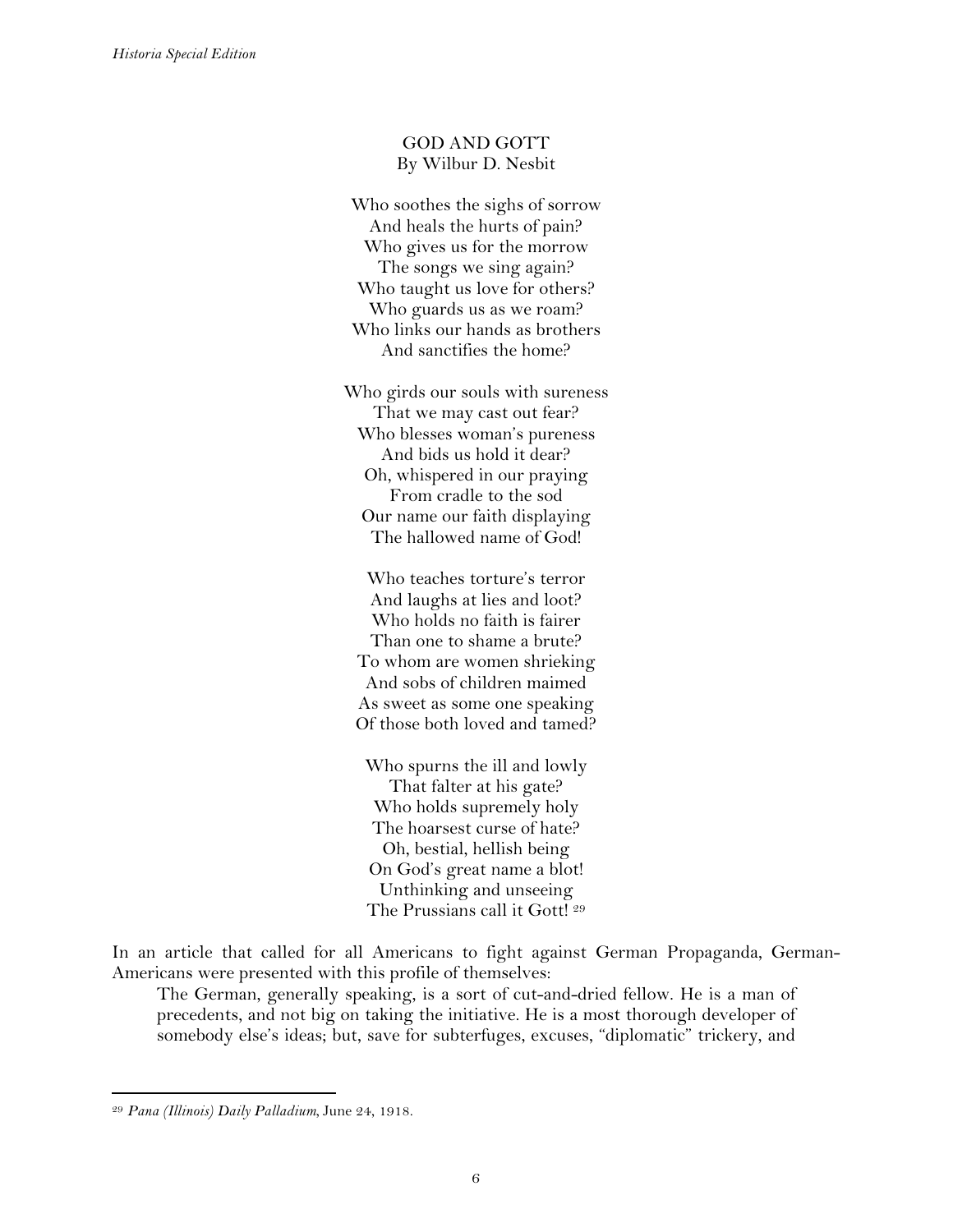underhand and shameless methods of waging war, he is not much of an inventor….30

The article goes on to discuss Germany's vast "secret army," an army of propagandists and spies, and its plans to use this army to conquer America. It calls on the readers, the citizens of Pana, to do their part to fight this menace. It asks that they report "anything that looks like German work" immediately to the authorities.

The plea for vigilance became a formal request nearly two months later, when Warren Penwell and J. W. Preihs of Pana, were appointed as Chief and Assistant Chief of the Christian County Division of the American Protective League. The League is described as a volunteer, patriotic association, organized under the supervision of the Department of Justice. The League enlisted local representatives to be on the lookout for subversives and to listen for evidence of sedition. As Gross points out, "Patriots sold liberty bonds, put together Red Cross drives, and organized parades and demonstrations. They also looked out for violations of the commission's liquor laws and sniffed out hoarders, slackers, and draft evaders."31 Its members are said to be men of "unquestionable loyalty" who are required to take an oath of allegiance. The League is reported to have proved itself effective at detecting and preventing acts of sedition and disloyalty. Its work is described as covering all violations of Federal Laws, but being principally devoted to investigations under the Espionage and Alien Enemy Proclamations, the Selective Service Act, the National Red Cross Act, as well as investigations under the Food and Fuel Administration Regulations, desecration of the Flag and other, "general" matters of National Protection and Defense. They were, in short, "the state government's eyes and ears."<sup>32</sup> The article ends with the formal request to the citizens of Pana, asking that all "loyal citizens . . . if they know of any violation of the above laws, to report same to the above named parties for investigation."33

Some of the citizens of Pana drawn to the League demanded total loyalty and 100 percent Aericanism. This helped to promote, as Gross points out, "a spirit of vigilantism."34 This spirit of vigilantism reached its peak in Pana in July, 1918, when the Knobs German Evangelical Church was vandalized. The article appeared as follows:

## KNOBS GERMAN EVANGELICAL CHURCH IS VANDALIZED

Unknown vandals desecrated the Knobs German Evangelical church building and property sometime Sunday night in a most shameful manner. The party or parties, evidently inflamed with a false idea of patriotism and instilled with pure and malignant enmity towards the good German people of the Knobs German settlement, wrought despoliation to the house of God with unstinted hand.

The entire church building was given a coat of yellow paint from the ground up to the height of a man's head, and as high up as the vandals could reach, while on each door of the beautiful church building was labled the skull and cross bones with the words "Warning, use no more German lingo."

The sidewalks of the church were labeled with the skull and cross bones and similar lettering, and other very shameful damage was wrought.

Why any one should thus desecrate the Knobs church building is beyond the conception of any of the membership of the citizenship of that and this vicinity. The

<sup>30</sup> "Secret Army Is Greatest Menace." *Pana (Illinois) Daily Palladium,* April 12, 1918. 31 Gross, 90.

<sup>32</sup> Ibid, 91.

<sup>33</sup> "Two Pana Men Head League." *Pana (Illinois) Daily Palladium,* June 6, 1918. 34 Gross, 90.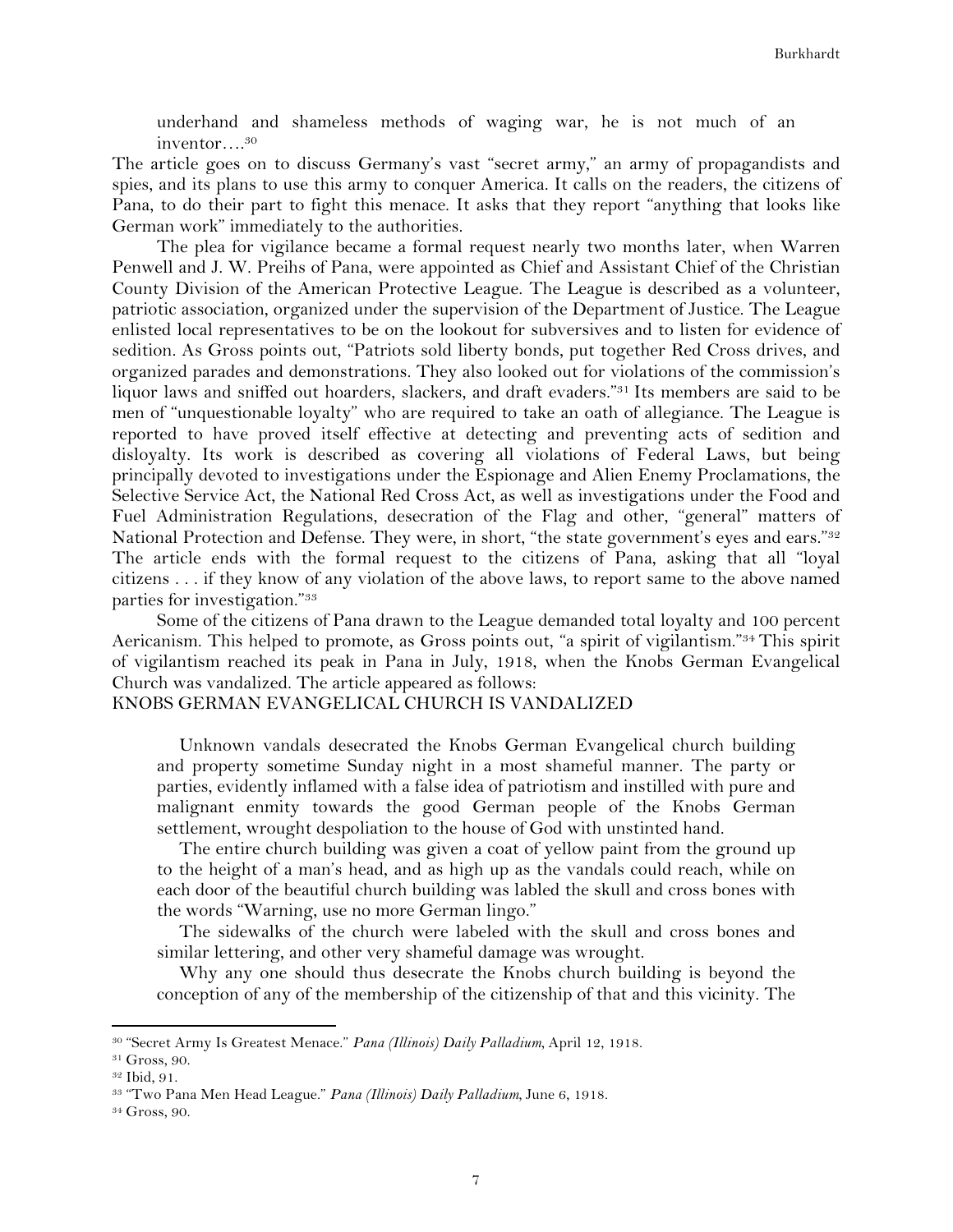good German people of that congregation, of which Rev. Carl Mueller is the faithful and loyal partner, is more than any one acquainted with all the conditions and sentiments of the people of Knobs settlement.<sup>35</sup>

This article shows that not all residents of Pana were swept up in the anti-German sentiment. Indeed, many residents continued their relationships with their German-American neighbors, no doubt owing to the half-century of living – and intermarrying – side by side. Adding to this was the fact that many German-American residents had willingly signed up for the draft, and some had already gone off to Europe to fight against their former homeland in support of American ideas of freedom. Some did patriotic work back home in Pana as well, sometimes putting themselves at odds with their fellow immigrants.

The following article discusses one German-American minister's contribution: KANZLER DOES THE GOOD WORK

Rev. W. A. Kanzler, until two months ago, pastor of the German Lutheran church here, was in Pana Tuesday visiting his family and on his way to Paxton, in Ford County, where he is to do loyalty work during the latter part of this week. Rev. Kanzler is working under the neighborhood committee of the State Council of Defense.

Mr. Kanzler secured his present position through the efforts of friends, after he had resigned his pastorate here because of attacks made by members of his congregation because he was solidly behind the president and the war. His entire time is devoted to organizing the Germans in Illinois into loyalty forces. He has been traveling thru the state addressing gatherings in the German language and preparing meetings for Karl Mathis, secretary of the Friends of German Democracy, who is assisting Mr. Kanzler in the work*.*

In the past Rev. Kanzler has been making addresses at public buildings, but from now on he will address German congregations the majority of the time. After his work the latter part of this week in Paxton, he will go to Chicago, where he is scheduled to make several addresses at German churches. Next week he will go to Bensenville to do organization work.

The article concludes with a clipping from the Chicago Journal of March 15, explaining:

Dissatisfaction is greatest among German Americans where they are physically isolated. This is the case with farmers and dwellers in German communities in small towns. They will not attend English meetings, but are easily won over to the American cause when addressed by fellow German Americans. The draft law is reported as being most effective in converting German sympathizers, especially where they have relatives and friends who have been taken into the army.<sup>36</sup>

# **Pana after World War I**

!!!!!!!!!!!!!!!!!!!!!!!!!!!!!!!!!!!!!!!!!!!!!!!!!!!!!!!!!!!!

The German-American population in Pana, showed themselves to be, at least to the majority of the other citizens, loyal Americans. They lived out the remainder of the war relatively

<sup>35</sup> *Pana (Illinois) Daily Palladium,* July 22, 1918. 36 *Pana (Illinois) Daily Palladium,* April 3, 1918.